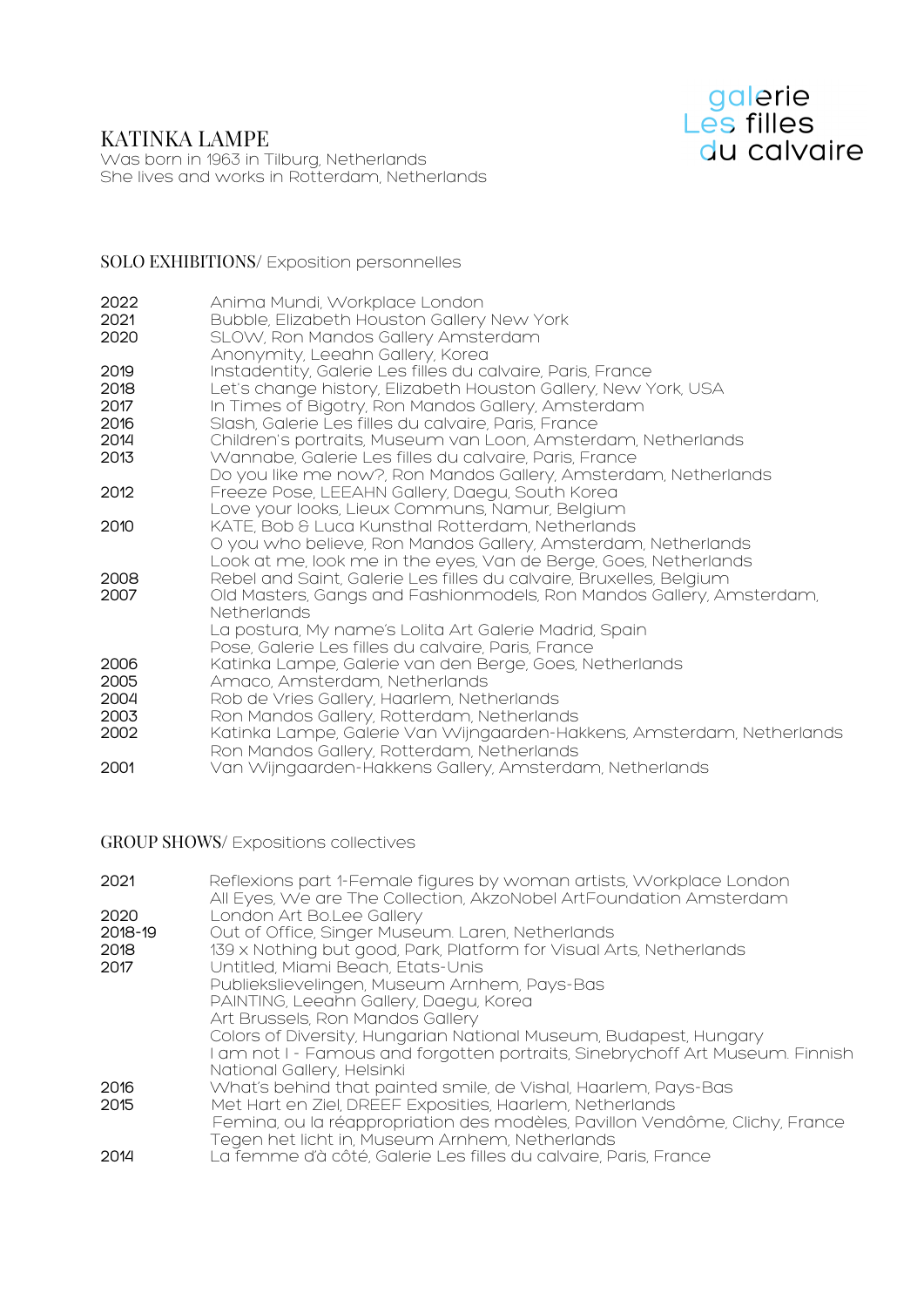| 2013                         | WHITE, Photography, Art, Design, Fashion, The Nederlands Fotomuseum<br>Rotterdam, Netherlands                                                                                                                                                          |
|------------------------------|--------------------------------------------------------------------------------------------------------------------------------------------------------------------------------------------------------------------------------------------------------|
| 2012                         | Collecters Items No.4 'Reconnaissance - Dutch collecters' Eyes & some of the<br>places they look The Embassy of the United Kingdom of the Netherlands,<br>I ondon UK                                                                                   |
|                              | FIGUURLIJK, Musée d'Hilversum, Hilversum, Netherlands<br>Forever yours, SCHUNCK Heerlen, Netherlands                                                                                                                                                   |
| 2011                         | Ainsi soit-il, Art contemporain, Eglise Saint Loup, Namur, Belgium                                                                                                                                                                                     |
| 2010                         | The Best Dutch Book Designs, TheTemporary Stedelijk at the Stedelijk Museum,<br>Amsterdam, Netherlands                                                                                                                                                 |
| 2009<br>2008                 | Portraits of the XXth century, Musée Gorcums, Gorinchem, Netherlands<br>The new force in painting, Frissiras museum, Athenes, Greece<br>Visual Moods, Museum Schunck, Heerlen, Netherlands<br>Next Chicago, Ron Mandos Gallery, Rotterdam, Netherlands |
| 2005<br>2003<br>2002<br>2001 | See the man, Musée Gorcum, Gorinchem, Netherlands<br>De Watertoren, Vlissingen, Netherlands<br>Gala of the Year, Ron Mandos Gallery, Rotterdam, Netherlands<br>Portraits, CBK, Rotterdam, Netherlands                                                  |

### EDUCATION/ Formation

1983-1988 Académie des Arts et du Design's Hertogenbosch, Netherlands

## PUBLICATIONS

| 2015 | Into the light, 12 september to 6 december 2015, Museum Arnhem, Wilco Art<br><b>Books</b>                                                |
|------|------------------------------------------------------------------------------------------------------------------------------------------|
| 2013 | Vrij Nederland 15, 13 april 2013 Sander Pleij, Het probleem seks<br>FD persoonlijk 30 maart 2013 Anne Berk, Wannabe's<br>ADBlog 18.03.13 |
|      | http://www.amsterdamadblog.com/inspiration/katinka-lampe                                                                                 |
| 2012 | LEEAHN Gallery, Korea, catalogue 'Freeze Pose'                                                                                           |
|      | Art.Es nr 51 'project Katinka Lampe 'I will be bigger than Kate Moss & Naomi<br>Cambell'                                                 |
|      | Public Art, 068, Korea, Lee Hye-rin, Katinka Lampe, 'Storytelling by extraordinary                                                       |
|      | children'.                                                                                                                               |
|      | Residence nr 11, Ellen Leijser, Artist impression Katinka Lampe                                                                          |
|      | Eigen Huis & Interieur, nr 7 Esther Darley 'Atelier Katinka Lampe kunstenaar'<br>Elle Decoration, april                                  |
| 2011 | VT Wonen, Binnenkijker                                                                                                                   |
|      | BE-art-website, Beatrice Chassepot, 'Katinka Lampe, a singular portraitist<br>Kleur in Beeld, ArtEz Press / Terra Lannoo                 |
|      | Art.Es, international contemporary art issue 45, Beatrice Chassepot, The first<br>time I saw your face'                                  |
|      | Public Art, Korea, coverimage july                                                                                                       |
| 2010 | KATE, BOB & LUCA, Katinka Lampe, Kristien Hemmerechts                                                                                    |
|      | d'Jonge Hond                                                                                                                             |
|      | Kunstbeeld nr 5, Machteld Leij 'Voorbij de onschuld'                                                                                     |
|      | Arco catalogue2010<br>L'Officiel nr 18, Alja Bakker, 'Visueel statement'                                                                 |
|      | AEGON catalogue,'Art for Sure'                                                                                                           |
|      | 159 werken uit de meest besproken collectie van Nederland, d'Jonge Hond                                                                  |
|      | Algemeen Dagblad, 20-3-'10, Evelien Baks, 'De vreemde kindertjes van Katinka                                                             |
|      | Lampe'                                                                                                                                   |
|      | Brabants Cultureel nr 3, Lauran Toorians, 'Portretten die het niet zijn'.                                                                |
| 2009 | Het Financiele Dagblad, Hilda Bouma, 'Omfloerste portretten'<br>+ING Magazine, issue 31, Japan,' Katinka Lampe, Painter'                 |
| 2008 | Elsevier 19, Top-100 van Nederlandse kunstenaars: nr 40                                                                                  |
|      |                                                                                                                                          |